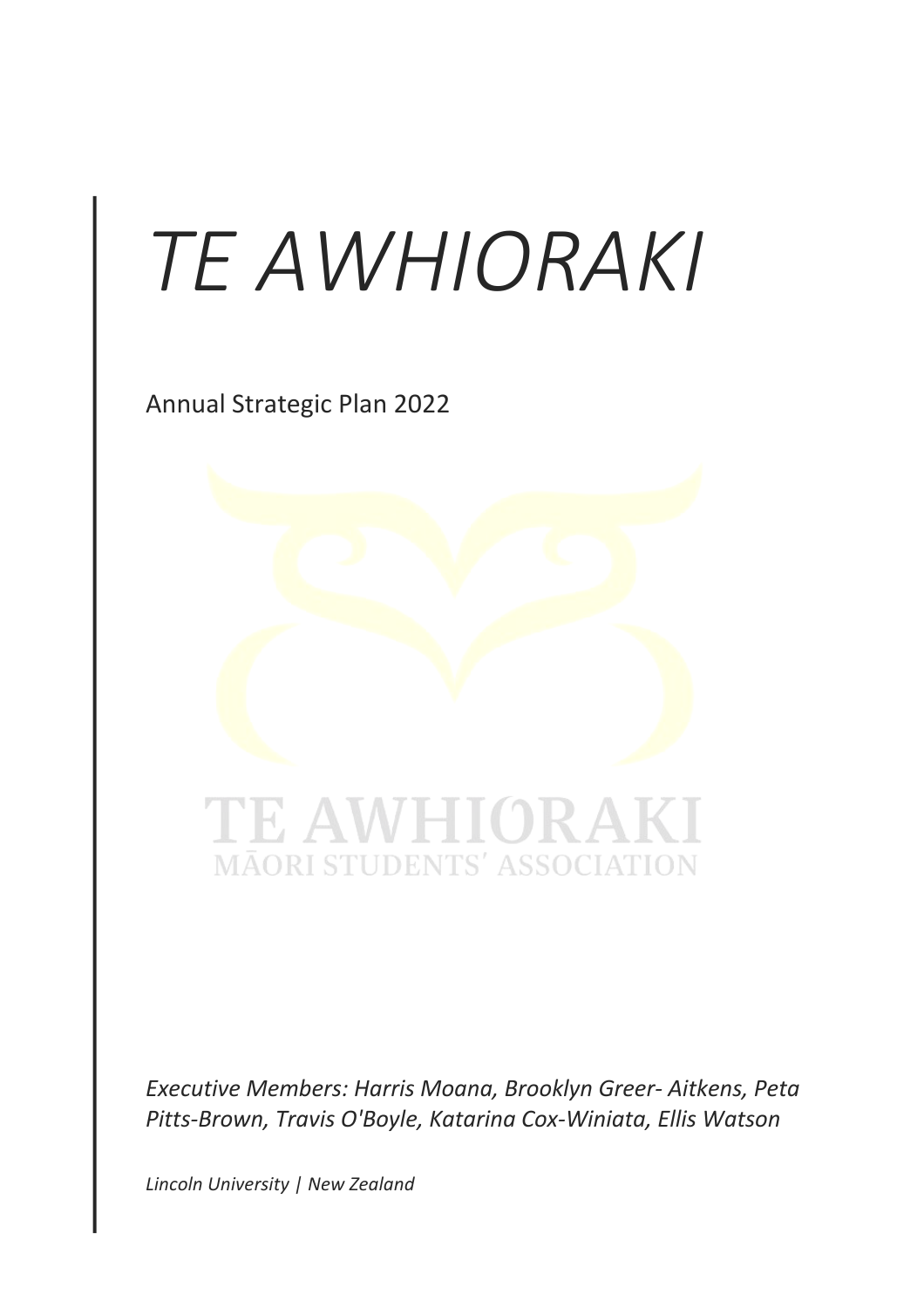# 2022 Strategy Plan

# Table of Contents

| Critical Tasks To Achieve Our Mission In The First And Second Semester  2 |  |
|---------------------------------------------------------------------------|--|
|                                                                           |  |
|                                                                           |  |

# Expectations For The Executive

- Have an openness and willingness to learn.
- Be transparent and accountable.
- Encourage others and be active.
- Be proactive and make things happen.

*(These are the values that we will hold each other to account with.)\*

# Fundamental Values For The Executive

- Whanaungatanga a sense of family connection.
- Manaakitanga  $<sub>1</sub>$  the process of showing respect, generosity, and care for others.</sub>
- Celebrate and respect all cultures.
- Tikanga the customary system of values and practices that have developed over time. MAORI STUDENTS' ASSOCIATION
- Be approachable.
- Kotahitanga unity, togetherness, solidarity and collective action.

*(These are the values that we will all promote when interacting with students and others.)*

### Mission

The Mission of the Association shall be a quality university experience for all Māori students of Lincoln University through representation, services, and extra-curricular activities. Respecting the dual heritage of the partners of Te Tiriti o Waitangi/ Treaty of Waitangi

He maurea kai whiria!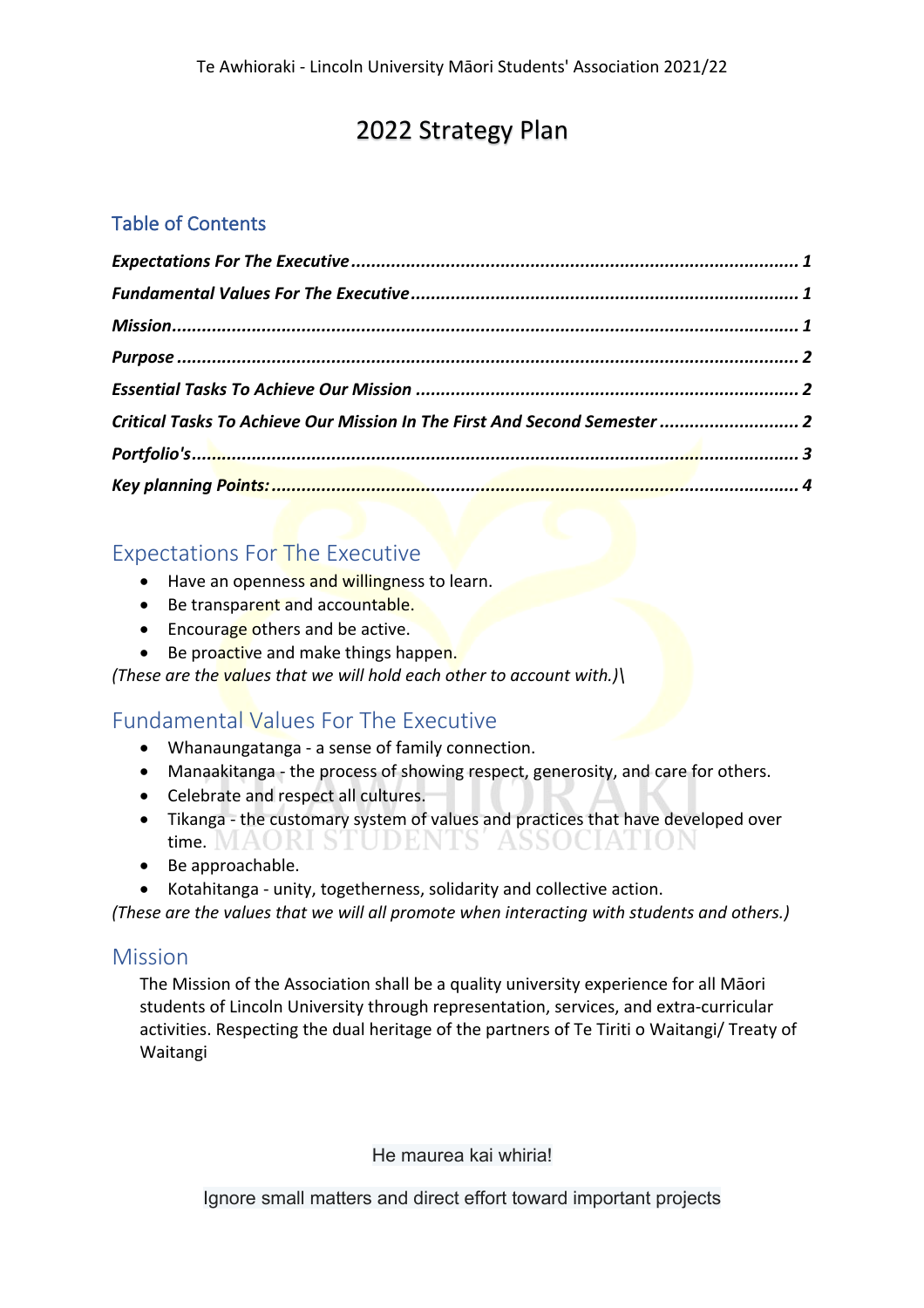#### Purpose

- Increase culture awareness on campus.
- Create a place of belonging.
	- $\circ$  Where Māori students can connect with other Māori students and create a positive network.

*(Our purpose is why we want to be on the executive.)* 

# Essential Tasks To Achieve Our Mission

- Increase engagement with Māori students.
- Develop an inclusive culture for people to explore their culture.

(These are the general tasks we will do to achieve our purpose.)

# Critical Tasks To Achieve Our Mission In The First And Second Semester

- A. Increase engagement with Maori students.
	- o Critical engagement for 2022 O-Week.
		- Create a video introducing the executive to play in lectures.
			- **Responsibility: Ellis.**
			- Completion date: 19 Feb 22.
			- End state: A video that explains who and what we are in a relatable and lighthearted manner that students can relate to.
		- Design a pamphlet for info about Te Awhioraki and support, events, and key contacts at Lincoln University.
			- Responsibility: Kati and Travis.
			- Completion date: 19 Feb 22.
	- End state: An informative pamphlet with a creative design that captures students' eyes when looking at it MAORI STUI and has a sleek and non-cluttered layout that can be given for information days and info stands.
		- Go and speak in the first week of lectures.
			- Responsibility: Harris.
			- Completion date: 24 Feb 22.
			- End state: A short speech conducted after the TA video plays in lectures, introducing the President and a quick overview of key messages about our executive.
		- § Organize O Week activities:
			- Responsibility: Ellis, with support from the executive.
			- Completion date: 18 Feb 22.
			- End state: Activities that tie in with the Halls Orientation with a Māori part which is fun and

He maurea kai whiria!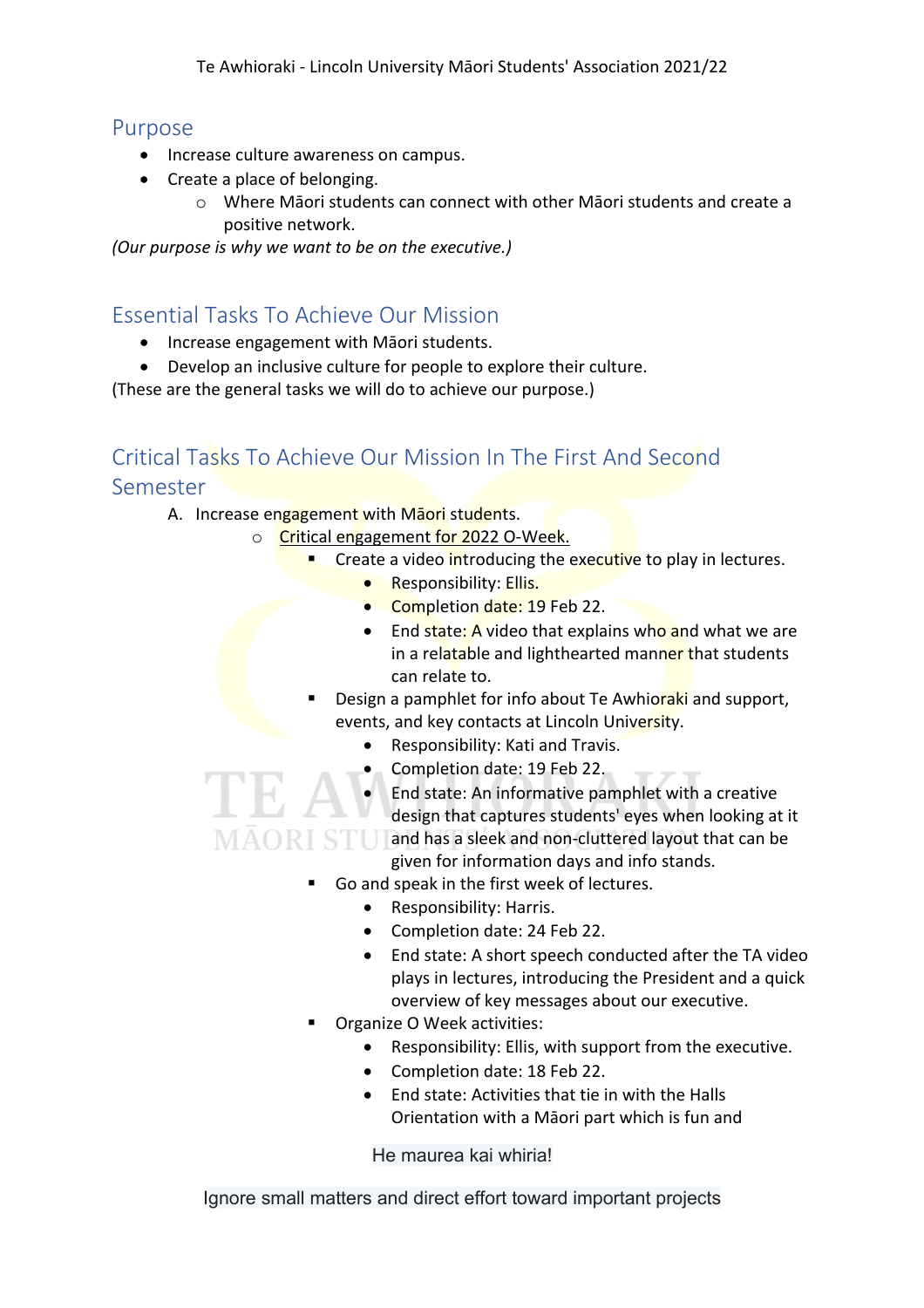engaging, utilizing 2<sup>nd</sup> and 3rd-year students to come and play the games.

- B. Increase engagement with Māori students.
	- o Run tutorials for students for historically tricky courses in Semester 1.
		- § Responsibility: Peta and Travis.
		- Plan completion date: 11 Mar 22.
		- End state: Tutorials that enable Māori students to pass and overcome difficulties with learning objectives in a relaxed and welcoming manner.
- C. Develop an inclusive culture for people to explore their culture.
	- o Run three planned events every semester, outside of orientation weeks, to bring students together in a positive social setting.
		- Responsibility:
			- **•** Event 1. Peta and Ellis.
			- **Event 2. Travis and Brooklyn.**
			- Event 3. Harris and Kati.
		- Dates (Event scope dates):
			- Semester 1:
				- o Event 1. Peta and Ellis. 28 Feb 20 Mar 22.
				- o Event 2. Travis and Brooklyn. 21 Mar 10 Apr 22.
				- $\circ$  Event 3. Harris and Kati. 02 May 03 Jun 22.
				- Semester 2:
					- $\circ$  Event 1. Peta and Ellis. 25 Jul 14 Aug 22.
					- o Event 2. Travis and Brooklyn. 15 Aug 4 Sep 22.
					- $\circ$  Event 3. Harris and Kati. 5 Sep 22 21 Oct 22.
				- Events are to occur between the above dates.
		- Events are to be briefed to the executive before the scope dates. Tasks are allocated to other members to ensure the workload is managed at an even level across the team.
			- End state: An event that promotes an inclusive environment, encouraging Māori student engagement and in an enjoyable/fun experience.

# Portfolio's

- A. Portfolios will be delegated out to executive members to ensure operational, day to day running occurs for the executive to a high standard. These portfolios will require lead planning from an executive member but will need the entire team to complete tasks delegated.
	- i. Social Media.
		- 1. The social media portfolio holder will be responsible for the following:

He maurea kai whiria!